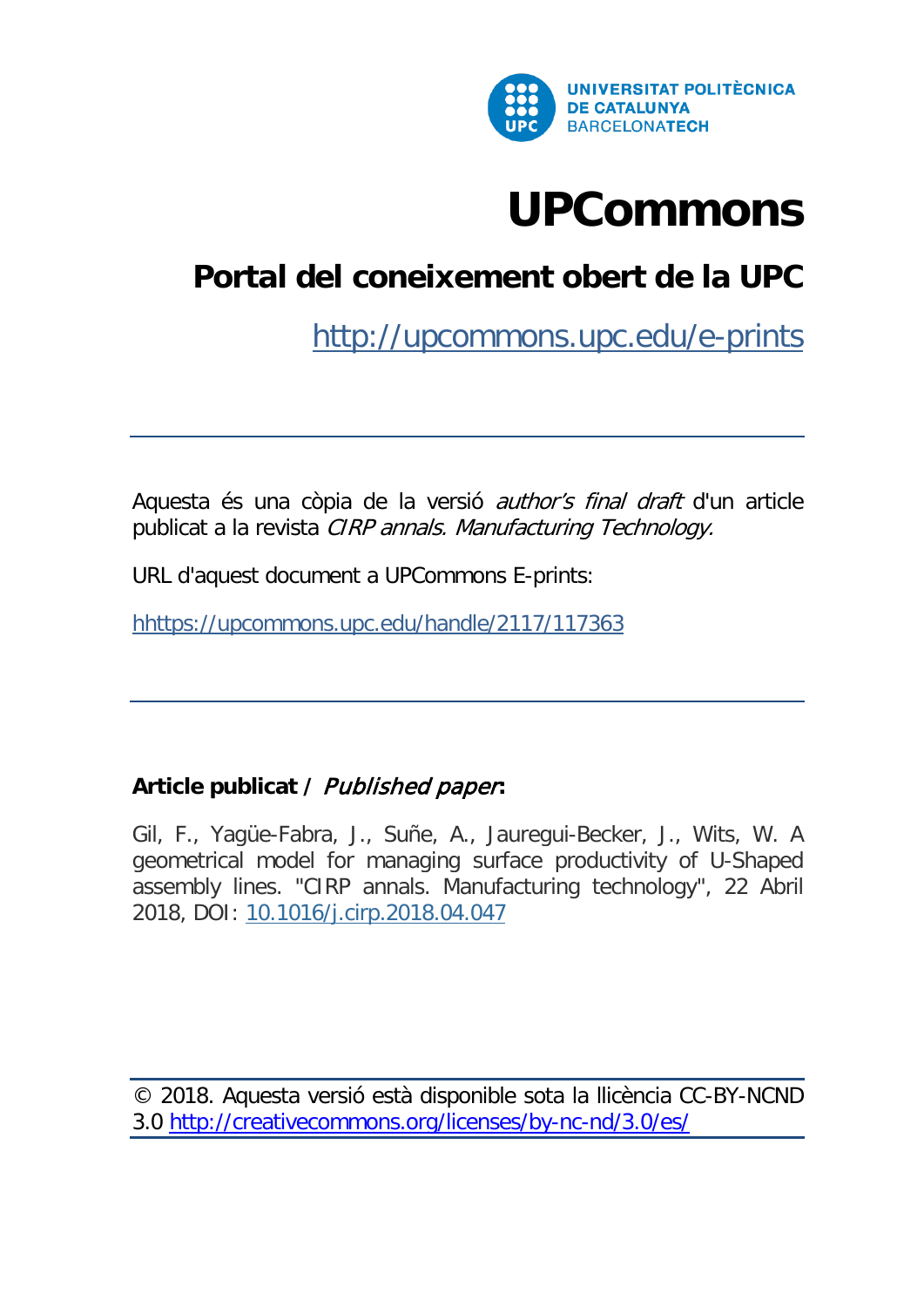

Contents lists available at [SciVerse ScienceDirect](http://www.sciencedirect.com/science/journal/00078506)

CIRP Annals Manufacturing Technology

Journal homepage[: www.elsevier.com/locate/cirp](http://www.elsevier.com/locate/cirp)

### A geometrical model for managing Surface Productivity of U-Shaped Assembly Lines

Francisco Gil Vilda a, José A. Yagüe-Fabra (2)<sup>b,\*</sup>, Albert Sune Torrents c, Juan M. Jauregui-Becker <sup>d</sup>, Wessel W. Wits  $(2)<sup>d,e</sup>$ 

*aLEANBOX SL, Distrito 22@. C/ Juan de Austria 126, Barcelona 08018, Spain*

*b I3A- Universidad de Zaragoza, C/ María de Luna, 3, Zaragoza 50018, Spain*

*c Universitat Politècnica de Catalunya, C/ Colom, 11, Terrassa (Barcelona) 08222, Spain*

*dDepartment of Design, Production and Management, Faculty of Engineering Technology, University of Twente, Enschede, The Netherlands*

*eTHALES Nederland B.V., P.O. Box 42, 7550 GD Hengelo, The Netherlands*

*\* Submitted by José A. Yagüe-Fabra (jyague@unizar.es)*

U-Shaped Assembly Lines (U-SALs) are cellular manufacturing systems that, among other things, provide a remarkable feature for industrial cost efficiency: their effectiveness in space utilization. While the challenge of machine placement for labour productivity optimization is widely studied in the literature, surface productivity optimization has been scarcely explored. This paper proposes an industry-validated geometrical model for optimizing U-SAL surface productivity. The model links the drivers for market, product and process with the geometrical design. Managers and lean practitioners can use this approach to make decisions for layout design. The model is particularly useful in cases where the cost of floor space is substantially high.

*Assembly, Productivity, U-shaped line*

#### **1. Introduction**

In the last ten to fifteen years, as markets are becoming more competitive and the production paradigm has shifted from mass production to mass customization, manufacturers are increasingly accommodating mixed-model assembly lines [1,2] with a particular focus on U-Shaped Assembly Lines (U-SALs). Space optimization is becoming more and more important in this context, especially for companies that are either located in places where the cost of floor space is substantially high or that are willing to expand or update their manufacturing activity with new products that require new production capabilities and floor space. Thus, there exists a growing body of academic research exploring various facets of U-SAL design. Most of this research is focused on labour productivity. Although it is a key topic, increasing efforts toward European reindustrialization need new perspectives on productivity from a systemic point of view, in particular: surface productivity. This research induces a model to optimize U-SAL surface productivity from a multiple-case-study analysis of industrial firms.

#### **2. U-Shaped assembly lines in literature**

The Toyota Production System (TPS) was developed in Japan after 1945 as an alternative to Mass Production Systems. Taiichi Ohno (recognized as the founder of TPS) stated in an early English translation from 1978 [3]: '*In 1947, machines were arranged in the shape of the character '="' […] one operator using three machines'*. This is the first mention of the so-called 'U-Shaped Lines', a manufacturing solution for lead time reduction and cost optimization when labour costs are higher than machine amortization.

According to Miltenburg [4], the term 'U-shaped' was used for the first time in 1982 by Schonberger [5] to refer to this

particular topography. He remarked the benefits in both flexibility and labour productivity. In 1983, Hall [6] mentioned 'U-shaped layout' and 'U-lines' again. Also, in 1983 Monden [7] dedicated a chapter to describing U-shaped lines as a key factor of the TPS. Monden [7] highlights *Shojinka*, meaning a flexible manpower line whose 'most remarkable advantage' is its ability to be adjusted to meet production requirements with any number of workers and changes in demand. In 1990, 'Lean Production' was introduced by Womack et al. [8] as a generic denomination for TPS. They mentioned, for the first time, the idea of surface utilization along with some other basic metrics to analyse assembly lines.

Hereafter, the analysis of surface utilization was however set aside in the research literature and the main focus turned towards increasing productivity: in 1992, Sekine [9] used the term 'U-shaped cells' and he detailed how to design them with the objective of shortening lead time and improving productivity; in 1994, Miltenburg and Wijngaard [10] introduced the U-Line Balancing (ULB) problem and showed how a U-line has much more balancing possibilities than Ilines; in 2004, Aase et al. [11] established some factors that make U-SALs more productive than their equivalent I-SALs, those factors being: higher network density, a lower number of assembly tasks and a shorter cycle time. In 2006, Kumar and Matho [12] provided an extensive literature analysis on assembly line balancing problems and formulations. In relation to ULB, they found that minimizing the number of workstations and maximizing the production rate were the commonly used objectives of the methods reviewed, with no mention being made of surface productivity as a relevant parameter.

More recent literature adds other objectives to the traditional workstation minimization problem, such as studies on the optimal operations of robots in workstations [13] and how to enable the collaboration of humans and robots on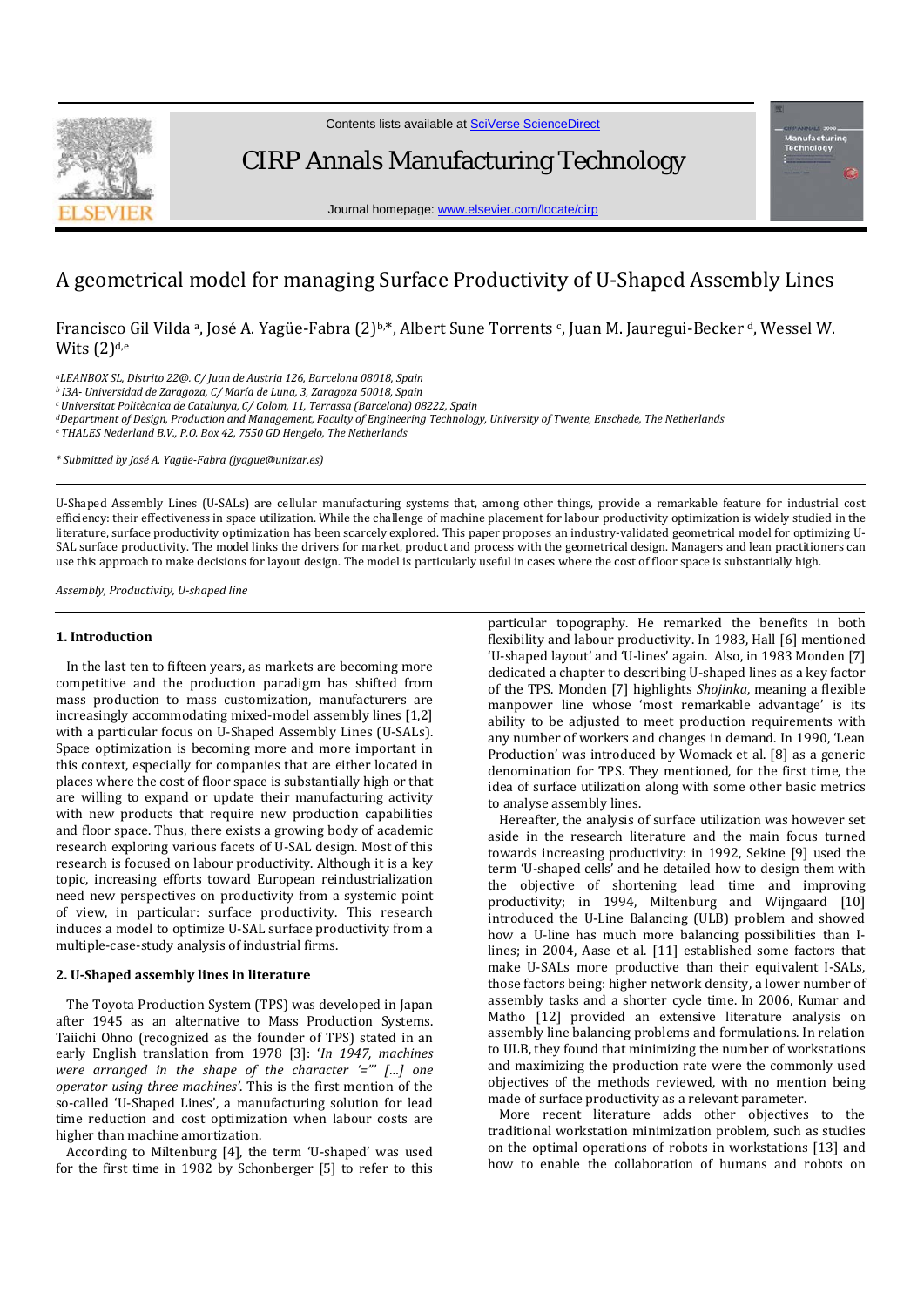assembly lines [14,15], and the design of cells that can be optimally reconfigured [16,17]. More recent work addresses the ULB problem again but from other perspectives; e.g., Oksuz et al. [18] solved the ULB problem by also considering the worker performance. Optimization methods such as genetic algorithms have also been applied in recent years for either U-SAL balancing [19] or for optimizing the design of material handling systems of lean automation lines [20].

In summary, U-SALs have been part of the TPS since its foundation, and they are the ideal layout for 'one-piece-flow' to minimize waste in assembly processes. Their relevant advantages are:

- 1. Lead time reduction.
- 2. High levels of labour productivity due to:
	- Avoiding operator wait time for machines.
	- Multiplying balancing possibilities.
- 3. Adaptability (*Shojinka*): throughput variation by adding or removing operators inside the U space.
- 4. Very efficient surface utilization due to:
	- Work in process elimination.
	- Workstations and machines placed close together.

As can be seen from the presented literature review, the U-SAL optimization problem has once again become a relevant research topic. However, most scientific studies, even those published after 2016 [21,22], focus mainly on workstation minimization, on lead time reduction and on labour productivity optimization, as Miltenburg and Wijngaard [10] stated in their ULB problem. Although labor productivity is a relevant topic, the increasing implementation of U-SALs in manufacturing facilities requires new perspectives of productivity from a systemic point of view.

In this context, this paper presents a U-SAL surface productivity management and optimization method, which is particularly relevant nowadays for many industries located where the cost of floor space is substantially high or where surface constraints limit the possibilities of spatial growth for factories that seek to expand their manufacturing capabilities.

This study is based on an inductive approach. The determination of the analytic model is based on the modelling approached designed in [23]. To this end, a multiple case study analysis has been carried out with industry-validated solutions, which have been selected as successful cases in their respective factories due to their optimal use of space in obtaining high productivity.

#### **3. Field study**

To conduct a systematic observation, the following parameters have been measured and calculated for each case study:

- $Q =$  Maximum throughput (units per hour:  $u/h$ )
- *N* = Number of workstations (-)
- $S = \text{Total surface without aisles (m}^2)$
- $S_u$  = Surface of the product  $(m^2)$

From these parameters different ratios have been calculated in order to characterise each U-SAL in terms of surface usage. These ratios are defined in Table 1. Tables 2 to 6 show the values for both the parameters and the ratios of five different U-SALs used to assemble five different products of relatively small sizes and short single assembly tasks.

**Table 1.** Ratio definitions for cross-case analysis of surface use.

| Ratio          | <b>Meaning</b>                                              |
|----------------|-------------------------------------------------------------|
| $SP=Q/S$ [8]   | Efficiency in the use of the surface (surface productivity) |
|                | in units/hour/m <sup>2</sup> (u/h/m <sup>2</sup> ).         |
| $WS = S/N$     | Compaction of workstations $(m^2)$ .                        |
| $WS_u = S/S_u$ | Number of products that can be placed on the U-SAL          |
|                | surface (-).                                                |

**Table 2.** Case 1: characterisation of printer carriage U-SAL.

| <b>TOPOGRAPHY</b> | Data   | Value                  | <b>Comments</b> |
|-------------------|--------|------------------------|-----------------|
| 5 <sub>m</sub>    |        | 60u/h                  | Manual          |
| п<br>Ε<br>Ë<br>ı5 | S      | 20.0 <sup>m2</sup>     | assembly        |
|                   | N      |                        |                 |
|                   | $S_u$  | $0.03 \; \mathrm{m}^2$ |                 |
|                   |        |                        |                 |
|                   | SP     | $3.0 u/h/m^2$          |                 |
|                   | WS     | $6.7 \; \mathrm{m}^2$  |                 |
|                   | $WS_u$ | 667                    |                 |

**Table 3.** Case 2: characterisation of car light U-SAL.



**Table 4.** Case 3: characterisation of engine filter U-SAL.



**Table 5.** Case 4: characterisation of car exhaust pipe U-SAL.



**Table 6.**Case 5: characterisation of light sabre toy U-SAL

| <b>TOPOGRAPHY</b>                    | Data           | <b>Value</b>           | <b>Comments</b> |
|--------------------------------------|----------------|------------------------|-----------------|
|                                      |                | 15 u/h                 | Manual          |
| 2000                                 | $\varsigma$    | $8.0 \text{ m}^2$      | assembly        |
|                                      | Λ              |                        |                 |
|                                      | $S_u$          | $0.10 \; \mathrm{m}^2$ |                 |
|                                      |                |                        |                 |
|                                      | $\mathcal{S}P$ | 1.9 u/h<br>$\rm /m^2$  |                 |
|                                      | WS             | $2.0 \; \mathrm{m}^2$  |                 |
| 1400<br>1700<br>1400<br>واده<br>4000 | $WS_u$         | 80                     |                 |

By comparing the ratios (Table 7), the best solutions have been identified and analysed in order to find the key factors for their high performance. The best values are in bold in Table 7.

**Table 7.** Ratio results for the industry study cases.

| Case  |                     | SF  | WS   | $WS_u$ |
|-------|---------------------|-----|------|--------|
| $1 -$ | Printer carriage    | 3.0 | 6.7  | 66     |
| $2 -$ | Car light           | 7.5 | 3.9  | 176    |
| $3-$  | Engine filter       | 2.7 | 13.8 | 335    |
| 4-    | Car exhaustion pipe | 1.0 | 12.5 | 208    |
| 5-    | Light sabre         | 1.9 | 2.0  |        |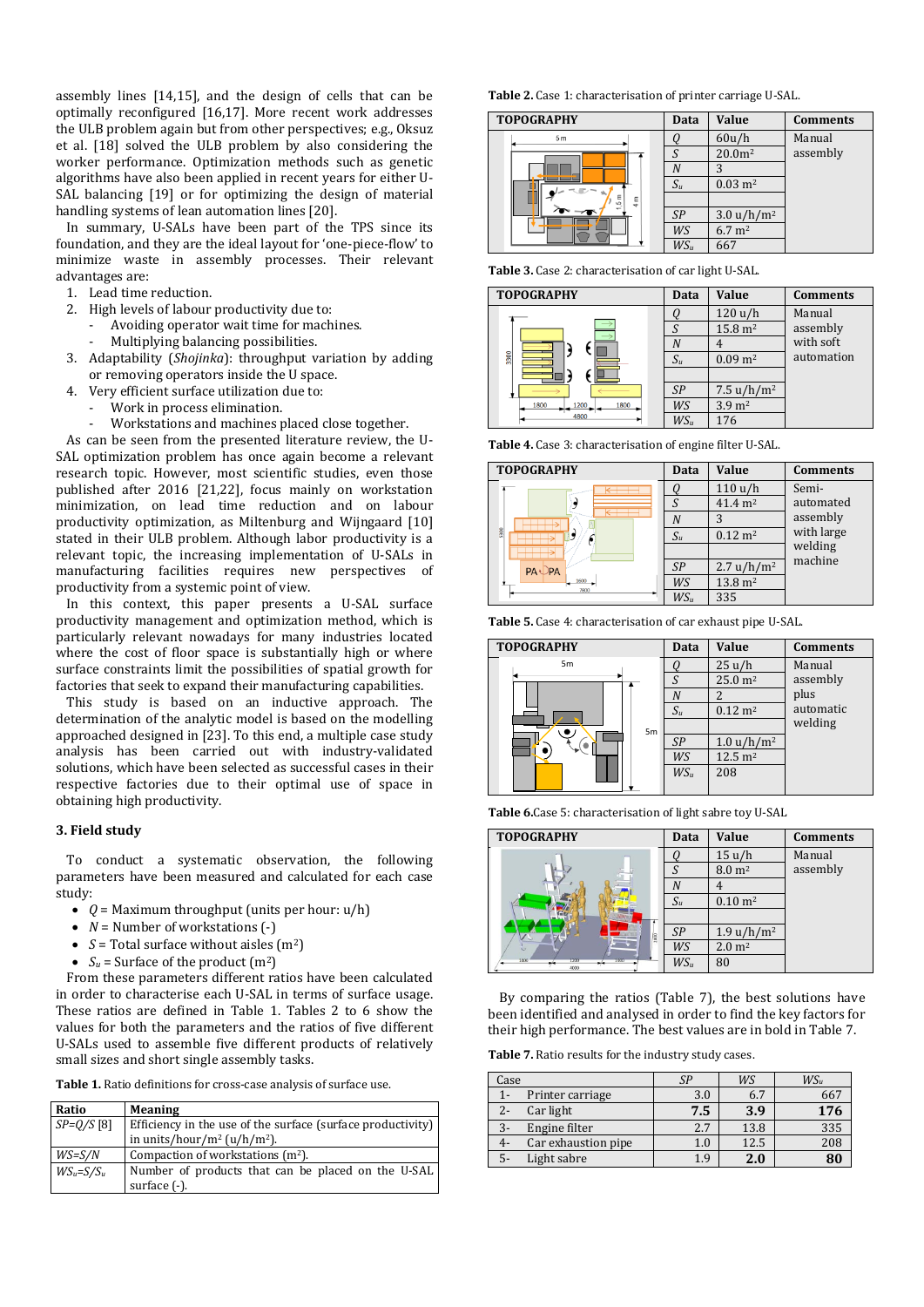In terms of compaction of the space (*WS*), the best ratios are obtained in cases 2 and 5, where the smallest values are found. Therefore, the U-SALs of cases 2 and 5 demonstrate good topography in the sense of not being a 'U', but an '='; i.e., two parallel lines without a third side closing the 'U'.

In terms of the efficiency of surface usage or surface productivity, high values of *SP* are expected as well. In case 2, the highest value of *SP* can be found. This means that less time to assemble one unit is required. From this correlation, it can be inferred that product assembly time is one of the factors that determines surface requirements, as it influences the number of workstations.

Product size is another factor that could influence surface. *WSu* measures how compact the solution is in relation to product surface. Therefore, low values for this ratio are sought. Again, cases 2 and 5 show better results due to their '=' topographies.

Case 3 also has an '=' topography similar to those of cases 2 and 5, but its *WS* and *WSu* ratios are worse. The reason for this is the large size of the machinery needed in case 3, as well as the large amount and size of materials stored in the cell. From these observations, it can be inferred that the supply process also influences the required space, as the supply process determines the amount of stored materials in the U-SAL.

#### **4. General model definition**

Three main elements influence the surface needed in a U-SAL: people (ergonomic space), workstations (machinery) and materials. These elements are determined by market, product and process requirements (see Table 8).

| <b>Table 8.</b> Factors influencing surface needs. |  |  |
|----------------------------------------------------|--|--|
|----------------------------------------------------|--|--|

|         | <b>Factor</b>         | <b>Connection and notation</b>                                                                                        |
|---------|-----------------------|-----------------------------------------------------------------------------------------------------------------------|
| Market  | Customer<br>demand    | Customer Demand (D) sets the Takt Time (TT)<br>that influences the Throughput (Q).                                    |
| Product | Complexity            | Defines the Manual Assembly Time $(T_{ma})$ .<br>Defines the number of components to be stored<br>in the workstation. |
|         | <b>Size</b>           | Defines the minimum workstation surface for<br>handling the product.                                                  |
|         | Technology            | Defines the machinery size.<br>Defines the Automatic Assembly Time $(T_{\text{au}})$ .                                |
| Process | Supply<br>process     | Defines the Fulfilment Cycle $(C_f)$ and, thus, the<br>quantity of components at the workstation.                     |
|         | Production<br>process | Defines the Throughput (0) and Cycle Time<br>(Tc).                                                                    |

Some design factors have been simplified by choosing the best-case possibility in terms of surface reduction. This 'as good as it gets' (AGAIG) criterion has reduced the model's complexity.

The U-SAL topographies can be generally characterised by the geometrical configuration shown in Fig. 1.



**Figure 1.** General topography for a U-SAL with *N* workstations.

In addition, with the AGAIG criterion, the workstation width, *hi*, cannot be less than the ergonomic space needed for a standard person, *h*. This is a realistic situation for a wide range of cases with the following characteristics:

- (a) Product size does not influence *hi*.
- (b) Quantity and dimensions of parts do not influence *hi*.
- (c) Machine and tooling processes do not influence *hi.*

Thus, a more compact topography can be defined by the shape of the character  $=$ ', as described by Ohno [3] and also concluded from the cases studied in Section 3.



**Figure 2.** AGAIG topography for a number *N* of workstations.

Surface Productivity (*SP*) is defined as the ratio between Throughput (*Q*) and Surface (*S*) to meet this throughput.

$$
SP = \frac{Q}{s}where Q = \frac{1}{T_c} and S = W \cdot L \rightarrow SP = \frac{1}{T_c \cdot W \cdot L}
$$
 (1)  
if h is the same for all workstations, then ILSA = length (1) is:

If *h* is the same for all workstations, then U-SAL length (*L*) is:  
\n
$$
L = \left[\frac{N}{2}\right] \cdot h
$$
\n(2)

2 where *N* is the total number of workstations. With the AGAIG criterion, *N* is minimum if a perfect split of assembly tasks among the workstations is possible and operators never have to wait for the machine. In this situation:

$$
N = \left[\frac{T_{ma}}{T_c}\right] \Rightarrow L = \left[\frac{T_{ma}}{2}\right] \cdot h \Rightarrow L = \left[\frac{T_{ma}}{2 \cdot T_c}\right] \cdot h
$$
 (3)

The U-SAL width *W* is defined as:

 $W = p + m_1 + m_2$  (4)

where  $m_1$  and  $m_2$  are determined by the quantity of the worst part (*WP*) in terms of surface occupation at the workstation. Considering the worst part on each side of the U-SAL, a density factor can be defined as:

$$
\alpha_1 = \frac{m_1}{WP_1}; \ \alpha_2 = \frac{m_2}{WP_2} \tag{5}
$$

The number of parts stored at the workstations must be at least enough to cover the Fulfilment Cycle (*Cf*); otherwise, the U-SAL stops. So, the number of each part to be stored is:

$$
Parts_i = \frac{c_f}{r_c} \cdot n_i \tag{6}
$$

where  $n_i$  is the number of *Part<sub>i</sub>* per product.

In particular, considering the worst part as described:

$$
m_1 + m_2 = \alpha_1 \cdot n_1 \cdot \frac{C_f}{T_c} + \alpha_2 \cdot n_2 \cdot \frac{C_f}{T_c} = (\alpha \cdot n_1 + \alpha_2 \cdot n_2) \cdot \frac{C_f}{T_c}
$$
  
\n
$$
\Rightarrow W = p + \delta \frac{C_f}{T_c}
$$
 (7)

where  $\delta = (\alpha \cdot n_1 + \alpha_2 \cdot n_2)$  is a density factor defined by the shape of the worst parts and how they can be compacted inside containers.

Therefore, the total surface can be determined as

$$
S = \left(p + \delta \cdot \frac{c_f}{r_c}\right) \cdot \left[\frac{r_{ma}}{2 \cdot r_c}\right] \cdot h = \left(p + \delta \cdot C_f \cdot Q\right) \cdot \left[\frac{r_{ma} \cdot Q}{2}\right] \tag{8}
$$

and thus the surface productivity can be formulated as:  $SI$ 

$$
P = \frac{1}{s \cdot T_c} = \frac{1}{\left(p + \delta \frac{c_f}{T_c}\right) \left[\frac{T_{ma}}{2 \cdot T_c}\right] \cdot h} \tag{9}
$$

By applying this mathematical model to typical values in industry, Fig. 3 shows the evolution of surface to throughput and surface productivity to cycle time in a graphical way.